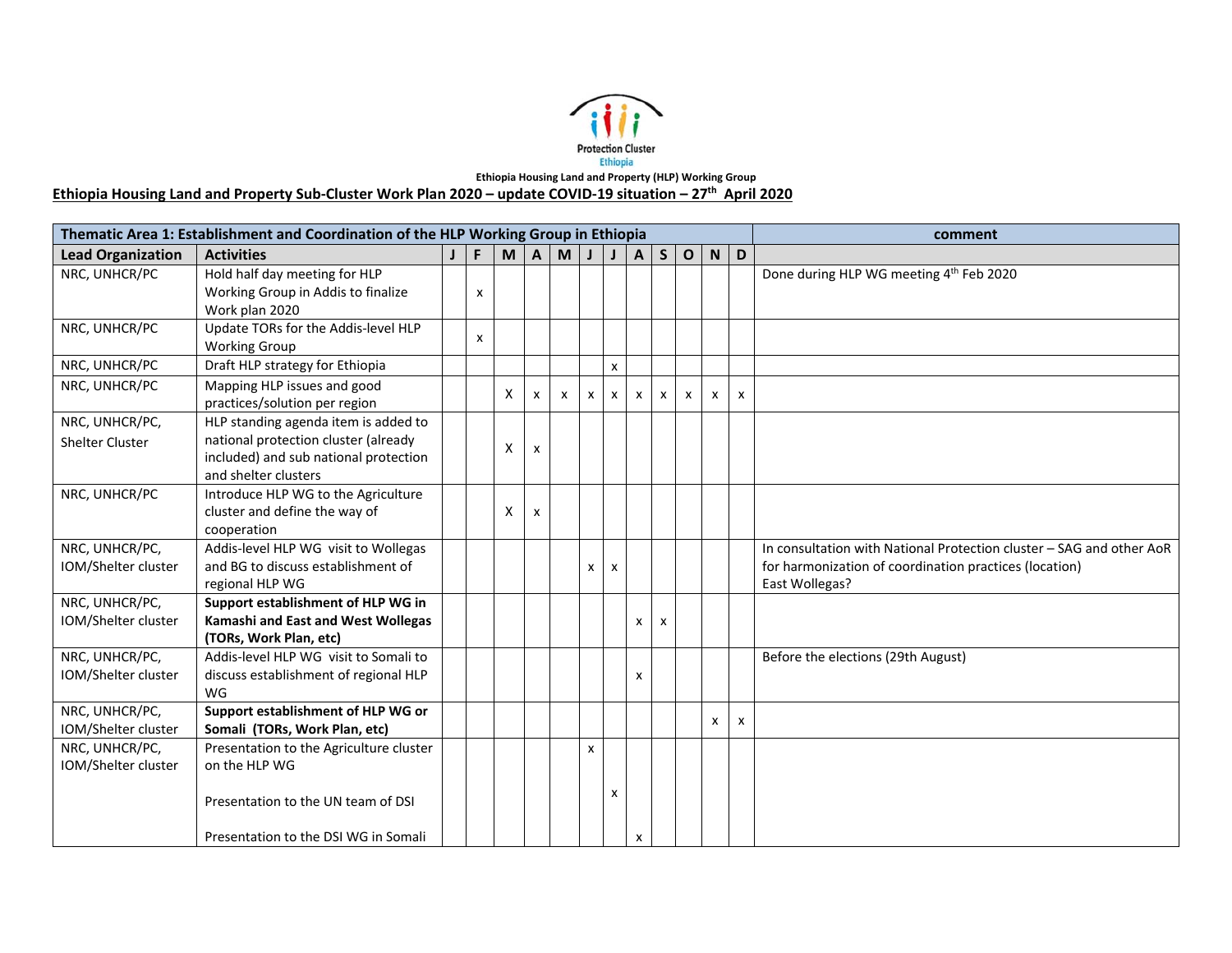

|                                   | <b>General Coordination Forum</b>                                                                                                                                                                                                                                                                                                                                                                                              |              |             |                                                                                       |              |                                                                                       |              |              |              | X            |              |             |                           |               |
|-----------------------------------|--------------------------------------------------------------------------------------------------------------------------------------------------------------------------------------------------------------------------------------------------------------------------------------------------------------------------------------------------------------------------------------------------------------------------------|--------------|-------------|---------------------------------------------------------------------------------------|--------------|---------------------------------------------------------------------------------------|--------------|--------------|--------------|--------------|--------------|-------------|---------------------------|---------------|
| UNHCR/PC and NRC,<br><b>OHCHR</b> | HLP WG to engage relevant<br>government authorities and identify<br>the different effective modalities of<br>engagement<br>(eg. Ministry of Peace - NDRMC,<br>Ministry of Justice, Ministry of<br>agriculture + Directorate of Land<br>Administration, Ethiopian Human<br>rights commission - EHRC, office of<br>the Attorney General)<br>through meetings and consultations,<br>invitation to specific meetings and<br>events |              |             | $\boldsymbol{\mathsf{x}}$                                                             | $\mathsf{x}$ | X                                                                                     | $\mathsf{x}$ | $\mathsf{x}$ | X            | $\mathsf{x}$ | $\mathsf{x}$ | x           | $\boldsymbol{\mathsf{x}}$ |               |
|                                   | Thematic Area 2: Capacity Building on HLP in Ethiopia                                                                                                                                                                                                                                                                                                                                                                          |              |             |                                                                                       |              |                                                                                       |              |              |              |              |              |             |                           |               |
| Organization                      | <b>Activities</b>                                                                                                                                                                                                                                                                                                                                                                                                              | $\mathsf{J}$ | $\mathsf F$ | $\mathsf{M}% _{T}=\mathsf{M}_{T}\!\left( a,b\right) ,\ \mathsf{M}_{T}=\mathsf{M}_{T}$ | A            | $\mathsf{M}% _{T}=\mathsf{M}_{T}\!\left( a,b\right) ,\ \mathsf{M}_{T}=\mathsf{M}_{T}$ | $\mathsf{J}$ | J            | $\mathbf{A}$ | S            | $\mathbf{o}$ | $\mathsf N$ | D                         |               |
| NRC, UNHCR/PC,                    | HLP training to HLP WG members:                                                                                                                                                                                                                                                                                                                                                                                                |              |             |                                                                                       |              |                                                                                       |              |              |              |              |              |             |                           |               |
| IOM, shelter cluster              | In E/W and BG                                                                                                                                                                                                                                                                                                                                                                                                                  |              |             |                                                                                       |              |                                                                                       |              |              | X            | X            |              |             |                           |               |
|                                   | In Somali                                                                                                                                                                                                                                                                                                                                                                                                                      |              |             |                                                                                       |              |                                                                                       |              |              |              |              |              | x           | $\pmb{\chi}$              |               |
| NRC, IOM, UNHCR,<br>OHCHR, +?     | Conduct awareness raising sessions<br>on HLP for displacement affected<br>individuals and/or government<br>stakeholders                                                                                                                                                                                                                                                                                                        | X            | X           | $\boldsymbol{\mathsf{x}}$                                                             | $\mathsf{X}$ | $\mathsf{x}$                                                                          | $\mathsf{X}$ | $\mathsf{X}$ | $\mathsf{X}$ | $\mathsf{X}$ | $\times$     | $\mathsf X$ | X                         | Reports in 5W |
| HLP WG, Protection                | Conduct awareness raising sessions or                                                                                                                                                                                                                                                                                                                                                                                          |              |             |                                                                                       |              |                                                                                       |              |              |              |              |              |             |                           | Reports in 5W |
| cluster, Shelter                  | introduction to HLP to                                                                                                                                                                                                                                                                                                                                                                                                         |              |             |                                                                                       |              |                                                                                       |              | x            |              | X            |              | x           |                           |               |
|                                   |                                                                                                                                                                                                                                                                                                                                                                                                                                |              |             |                                                                                       |              | х                                                                                     |              |              |              |              |              |             |                           |               |
| cluster                           | partners/donors                                                                                                                                                                                                                                                                                                                                                                                                                |              |             |                                                                                       |              |                                                                                       |              |              |              |              |              |             |                           |               |
|                                   | Thematic Area 3: Information and Knowledge Sharing for Evidence Based Programming                                                                                                                                                                                                                                                                                                                                              |              |             |                                                                                       |              |                                                                                       |              |              |              |              |              |             |                           |               |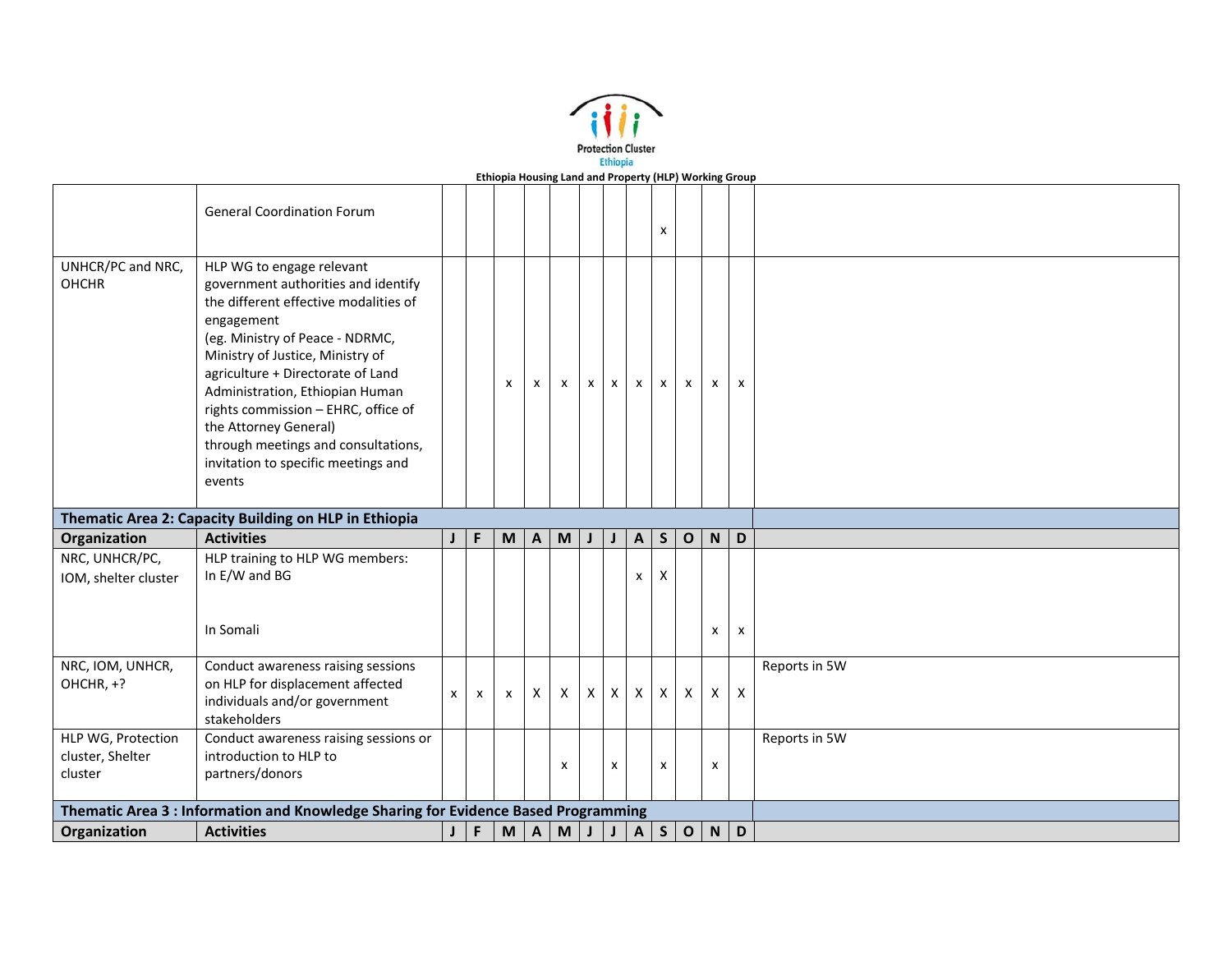

| NRC, IOM, Shelter                | Support development of relevant         |              |                           |              |                           |              |                    |                           |              |              |              |              |                           | Guidance on Due diligence to contextualized                     |
|----------------------------------|-----------------------------------------|--------------|---------------------------|--------------|---------------------------|--------------|--------------------|---------------------------|--------------|--------------|--------------|--------------|---------------------------|-----------------------------------------------------------------|
| Cluster                          | tools for coordinated and               |              |                           |              |                           |              |                    |                           |              |              |              |              |                           |                                                                 |
|                                  | standardized HLP protection.            |              | $\mathsf{x}$              | X            | $\mathsf{x}$              | $\mathsf{x}$ | $\mathsf{x}$       | $\boldsymbol{\mathsf{x}}$ | X            | $\mathsf{x}$ | $\mathsf{x}$ | x            | $\boldsymbol{\mathsf{x}}$ | Due diligence general modalities                                |
|                                  |                                         |              |                           |              |                           |              |                    |                           |              |              |              |              |                           |                                                                 |
|                                  |                                         |              |                           |              |                           |              |                    |                           |              |              |              |              |                           |                                                                 |
| HLP WH members                   | HLP workshop in general due diligence   |              |                           |              |                           |              |                    |                           |              |              |              |              |                           |                                                                 |
|                                  | tool for humanitarian actors            |              |                           |              |                           |              | x                  |                           |              |              |              |              |                           |                                                                 |
| HLP WH members                   | Dissemination of due diligence tool     |              |                           |              |                           |              |                    |                           |              |              |              |              |                           |                                                                 |
|                                  | for humanitarian actors endorsed by     |              |                           |              |                           | x            |                    |                           |              |              |              |              |                           |                                                                 |
|                                  | <b>HLP WG</b>                           |              |                           |              |                           |              |                    |                           |              |              |              |              |                           |                                                                 |
| NRC, UNHCR/PC,                   | Conducting and contributing to          |              |                           |              |                           |              |                    |                           |              |              |              |              |                           | Protection cluster -> protection monitoring tools               |
| <b>IOM</b>                       | studies and assessments pertaining to   | X.           | $\pmb{\times}$            | X            | X                         | $\mathsf{X}$ | X                  | $\boldsymbol{\mathsf{X}}$ | $\mathsf{X}$ | $\mathsf{X}$ | $\mathsf{X}$ | $\mathsf{X}$ | $\mathsf{X}$              |                                                                 |
|                                  | housing, land and property rights in    |              |                           |              |                           |              |                    |                           |              |              |              |              |                           |                                                                 |
|                                  | Ethiopia                                |              |                           |              |                           |              |                    |                           |              |              |              |              |                           |                                                                 |
| UNHCR/PC, NRC,                   | Collect studies, assessments, and       |              |                           |              |                           |              |                    |                           |              |              |              |              |                           |                                                                 |
| shelter cluster                  | guidance notes on HLP that have been    | x            | $\boldsymbol{\mathsf{x}}$ | $\mathsf{x}$ | $\boldsymbol{\mathsf{x}}$ | X            | X                  | $\mathsf{x}$              | $\times$     | X            | $\mathsf{x}$ | X            | $\mathsf{x}$              |                                                                 |
|                                  | published for dissemination and         |              |                           |              |                           |              |                    |                           |              |              |              |              |                           |                                                                 |
|                                  | sharing between HLP WG members          |              |                           |              |                           |              |                    |                           |              |              |              |              |                           |                                                                 |
| UNHCR/PC and NRC,                | Monitoring and collection of data       |              |                           |              |                           |              |                    |                           |              |              |              |              |                           | DTM to include HLP specific questions (based on VAS questions?) |
| <b>IOM</b>                       | (including governmental HLP plans)      |              |                           |              |                           |              |                    |                           |              |              |              |              |                           |                                                                 |
|                                  | relevant for effective advocacy, policy | $\mathsf{x}$ | X                         | X            | X                         | $\times$     | X                  | X                         | $\mathsf{X}$ | $\mathsf{X}$ | $\mathsf{x}$ | X            | $\mathsf{x}$              |                                                                 |
|                                  | and strategy development and            |              |                           |              |                           |              |                    |                           |              |              |              |              |                           |                                                                 |
|                                  | responses                               |              |                           |              |                           |              |                    |                           |              |              |              |              |                           |                                                                 |
| <b>Thematic Area 4: Advocacy</b> |                                         |              |                           |              |                           |              |                    |                           |              |              |              |              |                           |                                                                 |
| Organization                     | <b>Activities</b>                       | $\mathbf{J}$ | F                         | M            | $\boldsymbol{\mathsf{A}}$ | M            |                    | $\mathsf{J}$              | $\mathsf{A}$ | S            | $\mathbf{o}$ | N            | $\overline{D}$            |                                                                 |
| NRC, UNHCR/PC, HLP               | Update a one page summary of key        |              |                           |              | X                         |              |                    | x                         |              |              | $\mathsf{x}$ |              |                           | + on ad hoc basis when new information                          |
| WG members                       | HLP issues in Ethiopia (priority areas) |              |                           |              |                           |              |                    |                           |              |              |              |              |                           |                                                                 |
| NRC, UNHCR/PC, HLP               | Contribute to relevant humanitarian     |              |                           |              |                           |              |                    |                           |              |              |              |              |                           |                                                                 |
| WG members                       | planning and resource mobilization      | $\mathsf{x}$ | $\pmb{\times}$            | X            | X                         | X            | X                  | $\boldsymbol{\mathsf{X}}$ | X            | X            | X            | X            | $\mathsf{X}$              |                                                                 |
|                                  | processes                               |              |                           |              |                           |              |                    |                           |              |              |              |              |                           |                                                                 |
| UNHCR/PC, NRC, HLP               | Contribute to dissemination and         |              |                           |              |                           |              |                    |                           |              |              |              |              |                           |                                                                 |
| WG members,                      | application of existing assessments     |              |                           |              |                           |              |                    |                           |              |              |              |              |                           |                                                                 |
| Shelter cluster,                 | and studies                             | $\mathsf{x}$ | $\mathsf{x}$              | X            | X                         | X            | $\pmb{\mathsf{X}}$ | $\boldsymbol{\mathsf{X}}$ | $\mathsf{X}$ | $\mathsf{X}$ | $\mathsf{X}$ | X            | X                         |                                                                 |
| <b>OHCHR</b>                     | To donors, authorities, HLP             |              |                           |              |                           |              |                    |                           |              |              |              |              |                           |                                                                 |
|                                  | stakeholders at policy level            |              |                           |              |                           |              |                    |                           |              |              |              |              |                           |                                                                 |